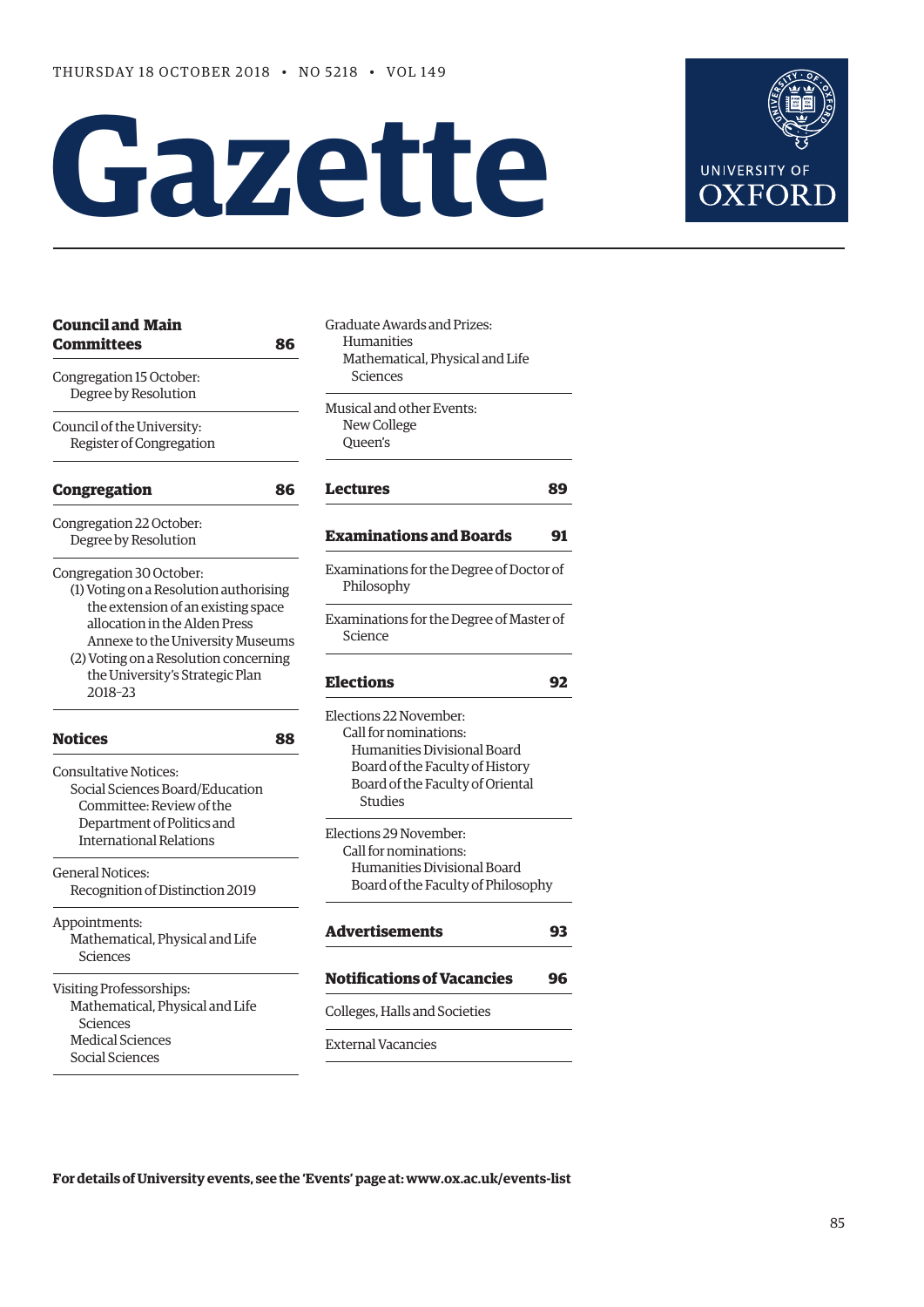## <span id="page-1-0"></span>Council and Main Committees

## Congregation

| Congregation                                                                                                        | 15 October | <b>Congregation</b>                                                                                                 | 22 October | museums contin                                                                                                    |
|---------------------------------------------------------------------------------------------------------------------|------------|---------------------------------------------------------------------------------------------------------------------|------------|-------------------------------------------------------------------------------------------------------------------|
| <b>Degree by Resolution</b>                                                                                         |            | <b>Degree by Resolution</b>                                                                                         |            | the Alden Press,<br>collections until<br>available or until<br>can be created at                                  |
| This content has been removed<br>as it contains personal<br>information protected under the<br>Data Protection Act. |            | This content has been removed<br>as it contains personal<br>information protected under the<br>Data Protection Act. |            | Text of Resolutio<br>That the allocati<br>Museums (comp<br>Museum, the Ox<br>of Natural Histor<br>and the History |

#### **Council of the University**

#### **Register of Congregation**

The Vice-Chancellor reports that the following names have been added to the Register of Congregation:

Fernandez Chento, M, Chemistry Research Laboratory Li, L, Somerville Linsell, L, Wolfson Lybeck, E C M, Corpus Christi Mitter, P R, Faculty of Clinical Medicine Palmer, K I R F, Lady Margaret Hall Perdigao-Murta, G, Faculty of Medieval and Modern Languages Willan, J, Brasenose

| Congregation | 30 October |
|--------------|------------|
|--------------|------------|

¶ Members of Congregation are reminded that any two members may, not later than **noon on 22 October**, give notice in writing to the Registrar that they wish to oppose or amend the resolutions concerning the space allocation at (1), or the Strategic Plan at (2) below (see the note on the conduct of business in Congregation below). If no such notice has been given, and unless Council has declared otherwise or the meeting has been adjourned, the resolutions shall be declared carried, and the meeting may be cancelled. As set out below, a meeting will be held at 2pm on 30 October to formally put the resolution at (2) below to Congregation.

#### **(1) Voting on a Resolution authorising the extension of an existing space allocation in the Alden Press Annexe to the University Museums**

*Explanatory Note*

The museums currently occupy approximately 853 sqm (NUA) in the Alden Press Annexe under an allocation which expired on 30 September 2018. Redevelopment of the Old Power Station for the occupation of Saïd Business School is now imminent and vacation of this space is required as soon as possible. The museums' original strategy was to concentrate its collections in the basements of the Radcliffe Science Library (RSL) and at the Book Storage Facility at Swindon; however it has now become clear that substantial works are needed to the basements. Therefore, the

nue to require the space in Annexe for storage of the the RSL basements are l additional long-term space Swindon

#### *Text of Resolution*

on to the University prising the Ashmolean tford University Museum, ry, Pitt Rivers Museum and the History of Science Museum) of approximately 853 sqm in the Alden Press Annexe be extended for a period of two years from 1 October 2018 to 30 September 2020 or until vacant possession is required for redevelopment, whichever comes first.

#### **(2) Voting on a Resolution concerning the University's Strategic Plan 2018–23**

#### *Explanatory Note*

The current University Strategic Plan covers the period 2013 to 2018. In Michaelmas term 2017, based on submissions from the divisions, the Planning and Resource Allocation Committee (PRAC) reviewed the priorities and recommended to Council that a consultation should be launched in Hilary term 2018 in order to develop a new Strategic Plan covering the period 2018 to 2023. On 5 February Council approved this approach and a first consultation was launched on 26 February 2018.

During Hilary term an initial list of priorities was considered by a number of committees and groups including: Research and Innovation Committee, Personnel Committee, Education Committee, Finance Committee, PRAC, Council, divisional boards and the Conference of Colleges. A parallel online consultation provided all members of the University with an opportunity to feed back their views on the previous Strategic Plan and on the initial priority list. 125 members of the University responded in writing to the consultation, in some cases on behalf of other formal or informal groups. Feedback from the Hilary term consultation informed an initial draft of the new Strategic Plan which was considered by Council committees, including PRAC, before being approved by Council at its meeting on 14 May 2018 for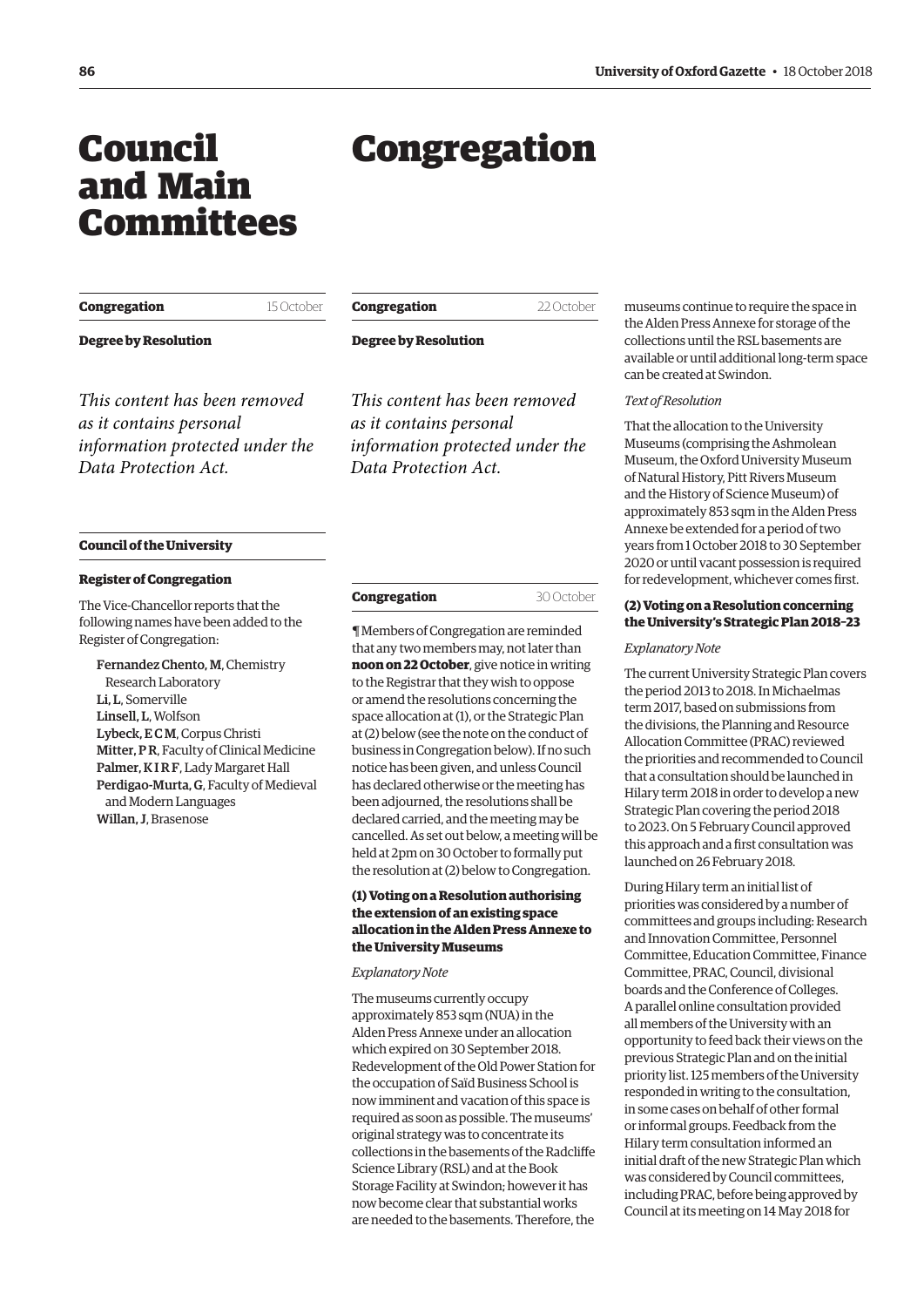wider consultation during Trinity term. The draft plan was published on the University website subsequently together with a digest of the comments which had been received during Hilary term. Overall it was intended that the new Strategic Plan should be shorter than the previous one, with a clearer link between the University's commitments and its priorities for action.

The draft Strategic Plan was then further considered by Council and its committees, Conference of Colleges and its subcommittees, and divisional boards and their subcommittees, at their meetings during Trinity term. In all, the draft was considered by around 40 committees and other fora, and additionally feedback was received directly from a number of college governing bodies. A second online consultation was launched on 29 May inviting comments on the draft Strategic Plan from current members of the University; 326 staff responded to the consultation (451 written responses in all). Six open meetings were held during Trinity term to provide staff with an opportunity to discuss different aspects of the draft plan; over 400 staff attended the open meetings. The open meetings were held in three different locations, including one meeting on the Old Road Campus, to try to ensure that all those wishing to attend a session had an opportunity to do so.

A final draft of the Strategic Plan was prepared following the Trinity term consultation. It was posted on the Strategic Plan website before the meeting and was approved by Council at its meeting on 9 July as the final version for submission to Congregation at its week 4 meeting in Michaelmas term 2018. Summaries of the feedback received through the two periods of consultation can be accessed at www. ox.ac.uk/staff/consultations/strategic-plan[consultation. The final version of the plan, as](www.ox.ac.uk/staff/consultations/strategic-plan-consultation)  approved by Council, has been available on this webpage throughout the Long Vacation.

During Michaelmas term 2018 an implementation plan will be developed to set out in more detail a programme to deliver the priorities outlined in the Strategic Plan. The implementation plan will be overseen by a programme board chaired

by the Vice-Chancellor reporting to PRAC. PRAC has responsibility for monitoring and implementing the Strategic Plan on behalf of Council.

#### *Text of Resolution*

That the Strategic Plan for 2018–2023, published as Supplement (2) to *Gazette* No 5216, 10 October 2018 (also available at https://gazette.web.ox.ac.uk/files/ [universityofoxfordstrategicplan2018-](https://gazette.web.ox.ac.uk/files/universityofoxfordstrategicplan2018-23-2tono5216pdf) 23-2tono5216pdf), is approved.

¶ A meeting will be held at 2pm on 30 October in the Sheldonian Theatre to formally put the resolution at (2) above to Congregation.

#### **Arrangements for the meeting**

*Attendance and timings* 

The meeting will be held in the Sheldonian Theatre.

Attendance at the meeting is open to members of Congregation and to nominated representatives of the Oxford University Student Union (Oxford SU) as agreed in advance by the Vice-Chancellor. Admittance to the theatre will be on the production of a valid University card and will be on a first-come, first-served basis (places will be reserved for scheduled speakers). The doors of the Sheldonian Theatre will open at 1.45pm and will remain open throughout the meeting except (if a vote is taken) when voting is taking place (see further the order of business below).

The Vice-Chancellor has decided that the wearing of gowns shall be optional on this occasion.

#### *Order of business*

The resolution at (2) above will be formally moved and seconded, following which the resolution will be put to Congregation.

If no notice of opposition or amendment to the resolution has been received in advance of the meeting, it may not be necessary to proceed to a vote on the resolution. If, having taken into account the speeches at the meeting, the Vice-Chancellor considers that a consensus may have been reached, she may announce that, in her opinion, the resolution is accepted or rejected as

the case may be. If, however, six members of Congregation rise in their places (for example, if they disagree), a vote will be taken. If a vote is taken at the meeting, the Vice-Chancellor and the Proctors have determined that this will take place by paper ballot.

#### *Advance notice by speakers*

Members of Congregation who wish to speak are asked to indicate this intention by emailing congregation.meeting@admin. ox.ac.uk by **noon on Monday 29 October** at the latest. It would be helpful if members of Congregation intending to speak would explain in no more than 25 words what issues they wish to cover, to assist with determining the order in which speakers are called. Speakers will be expected to limit their contributions to 5 minutes. Owing to time constraints, it may not be possible to call all those who wish to speak. On the other hand, if time permits, those who have not indicated in advance may have an opportunity to speak.

#### *Transcript*

It is intended that a transcript<sup>1</sup> of the meeting will be published in the *Gazette* of 8 November and on the Congregation website. As a result of time constraints, it will not be possible to check the report of the proceedings with individual speakers before publication. Speakers are asked to provide [their written texts by email to congregation.](mailto:congregation.meeting@admin.ox.ac.uk) meeting@admin.ox.ac.uk by **9am on** 

#### **Wednesday 31 October**.

#### *Further information on the University's Strategic Plan 2018–23*

Further information on the development of the Strategic Plan and the consultation process is available at www.ox.ac.uk/staff/ [consultations/strategic-plan-consultation.](www.ox.ac.uk/staff/consultations/strategic-plan-consultation) 

<sup>1</sup> The transcript may be edited for legal reasons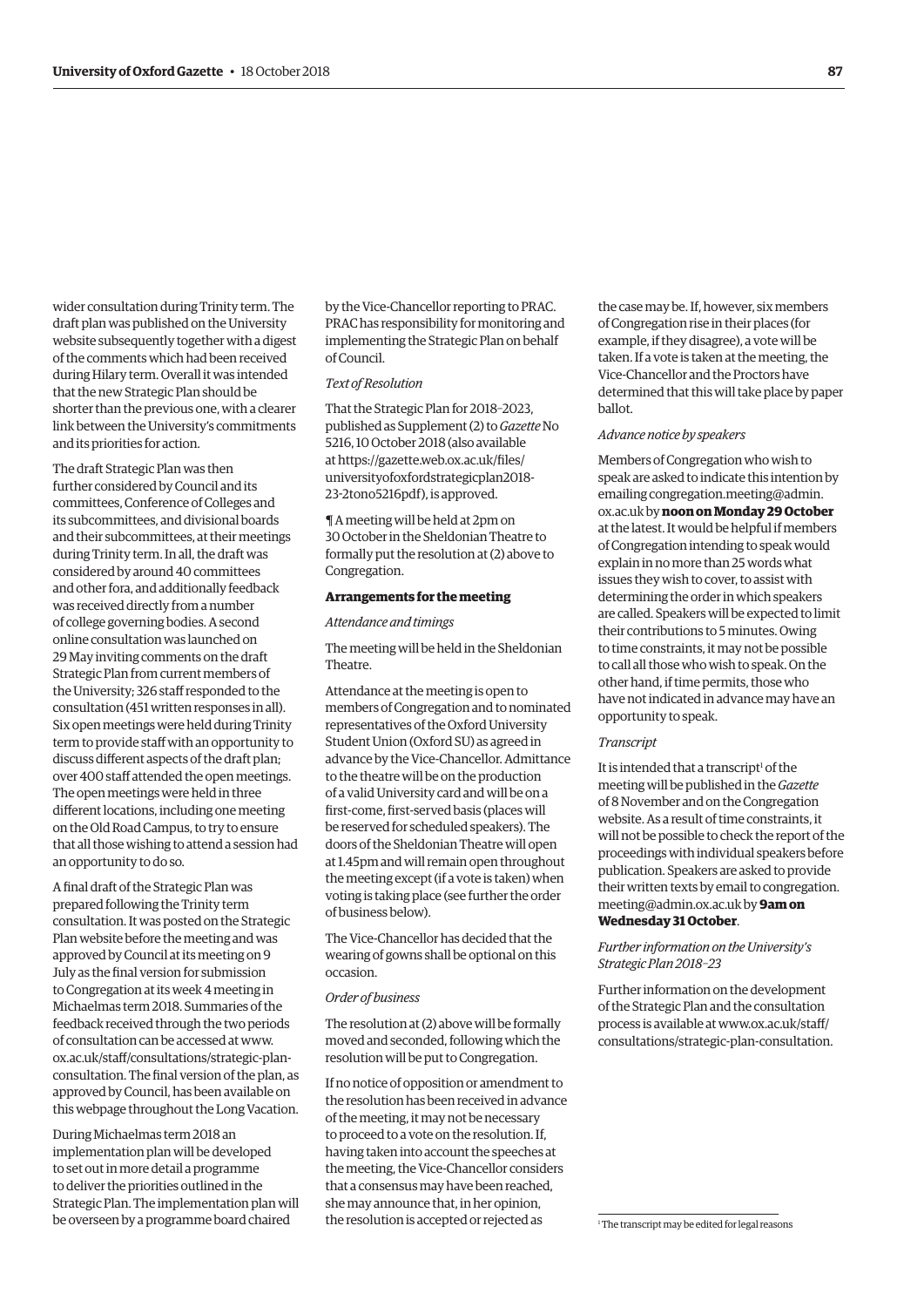## <span id="page-3-0"></span>Notices

#### **Consultative Notices**

#### **Social Sciences Board/Education Committee**

#### REVIEW OF THE DEPARTMENT OF POLITICS AND INTERNATIONAL RELATIONS

The Social Sciences Board and the Education Committee will jointly conduct a review of the Department of Politics and International Relations, as part of Council's programme of rolling reviews of faculties and departments. The review was originally scheduled to take place on 5 and 6 March 2018, but was cancelled due to strike action. The review will now take place on 31 January and 1 February 2019.

The review committee's terms of reference are:

**1** To review the quality of academic activities in the department, by reference to:

- international standards of excellence;
- action taken since the last review of the department;
- planning statements at departmental and divisional level, and in the context of the University's mission statement and Strategic Plan.

#### In particular:

(a) the quality of the research of the department, including its participation in interdepartmental, interdivisional and interdisciplinary activities, its research profile and strategy, and future challenges and opportunities;

(b) the quality of graduate programmes and their delivery and related issues, including:

- access and admissions
- curriculum design and programme structure
- teaching, learning and assessment
- the relationship between teaching and research
- academic and pastoral support and guidance
- the provision and use of learning resources (including staff resources)
- specific arrangements for the pursuit of graduate studies (including research degrees and research training and provision for part-time study)
- relationships with colleges
- quality assurance mechanisms;

(c) the organisation of the department, its management structures and the relationship between the department and the division, including such matters as:

- strategic planning (including relationship to the divisional five-year plans and the University's Strategic Plan)
- academic and non-academic staff planning and recruitment
- student number planning
- terms of appointment for academic staff, including career development and equal opportunities issues
- accommodation and future space needs
- fundraising:

(d) the relationship (structural and operational) between units within the department, and between the department and cognate subject areas and colleges to which it is linked in teaching and research.

**2** To consider the current and longterm financial position of, and funding arrangements for, the department, and its financial strategy.

The Review Committee would welcome written comments on matters falling within its terms of reference, given above. These [should be sent to Jared Hutchings \(jared.](mailto:jared.hutchings@socsci.ox.ac.uk) hutchings@socsci.ox.ac.uk) by **21 December 2018**.

## **General Notices**

### **Recognition of Distinction 2019**

#### CALL FOR APPLICATIONS AND PROCEDURES FOR THE CONFERMENT OF THE TITLE OF FULL PROFESSOR

Applications are invited for the 2019 Recognition of Distinction exercise to confer the title of full professor at the University

of Oxford. The closing date for applications will be **noon, 7 January 2019**. All those employed by the University in academic or senior research roles are eligible to apply, as are other University employees who are making a significant and sustained academic contribution to the University. Applications are especially welcome from under-represented groups in order to address the under-representation of women and minority ethnic staff among the University's senior academics.

#### The online system will be open for applications between **14 November 2018** and **noon, 7 January 2019**.

The call for applications and procedures document with full details of the exercise and how to apply is available at: www. [admin.ox.ac.uk/personnel/staffinfo/](www.admin.ox.ac.uk/personnel/staffinfo/recognition) recognition.

#### **Appointments**

#### **Mathematical, Physical and Life Sciences**

#### CLIMAX PROFESSORSHIP OF CLINICAL **THERAPEUTICS**

Duncan Richards, BM BCh MA DM Oxf, Vice President, Head of Translational Medicine and Director of the Cambridge Clinical Unit at GSK, has been appointed to the Climax Professorship of Clinical Therapeutics in the Nuffield Department of Orthopaedics, Rheumatology and Musculoskeletal Sciences, and as Fellow of St Hilda's, from 25 February 2019.

#### **Visiting Professorships**

#### **Mathematical, Physical and Life Sciences**

Professor Stephen Belcher, PhD Camb, Visiting Professor in Atmospheric, Oceanic and Planetary Physics, for three years from 1 October 2018

#### **Medical Sciences**

Dr Anjan Thakurta, MSc, MTech, PhD, title of Visiting Professor of Cancer Biology and Translational Science, for three years from 9 October 2018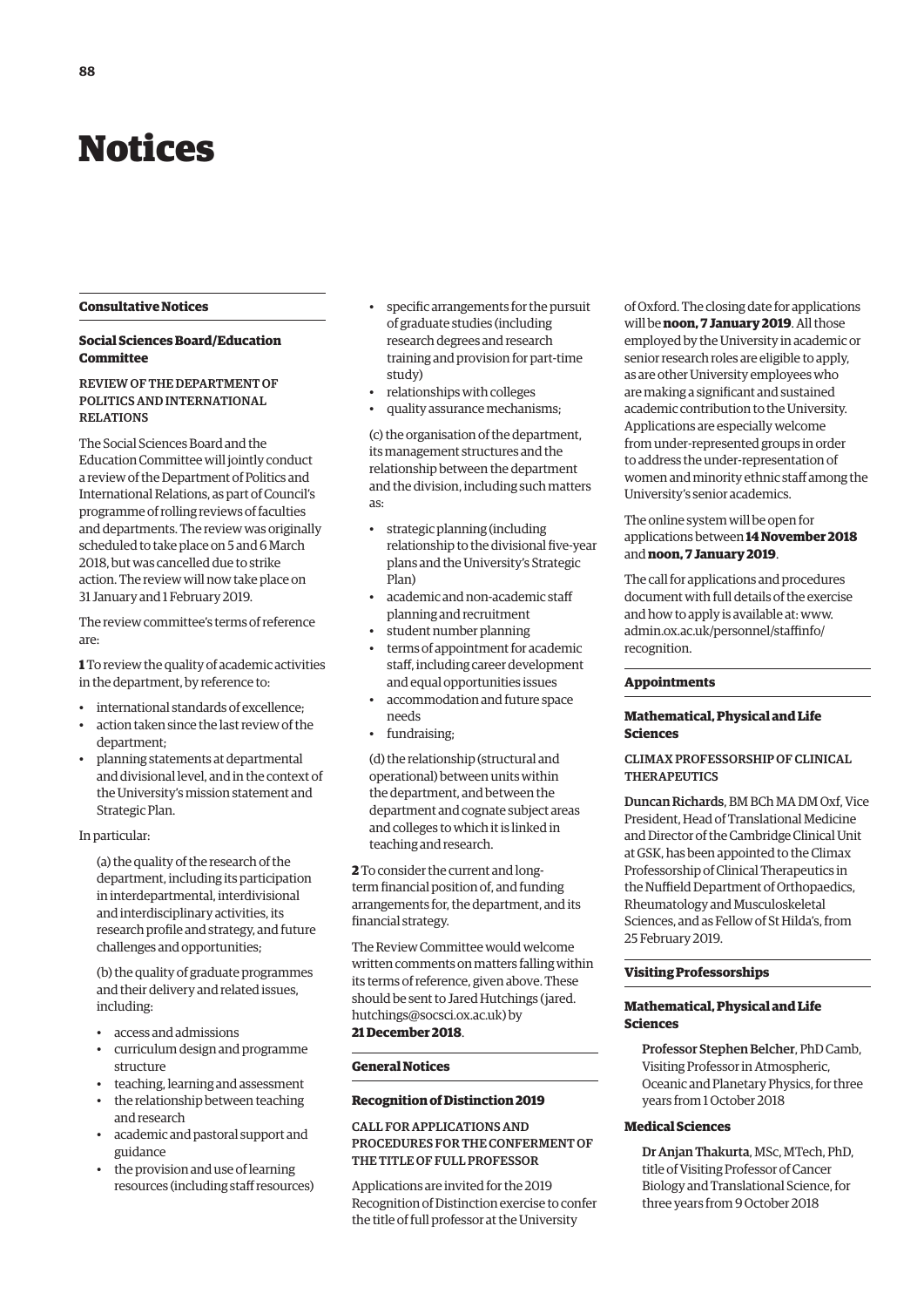## Lectures

#### <span id="page-4-0"></span>**Social Sciences**

#### *Corrigendum*:

Lord Hoffmann, PC, title of Visiting Professor, Faculty of Law, for three years from 1 October 2018

#### **Graduate Awards and Prizes**

*This content has been removed as it contains personal information protected under the Data Protection Act.*

#### **Musical and other Events**

#### **New College**

#### ORGAN RECITALS

The following recitals will take place at 7.15pm on Saturdays after Evensong. Free.

*20 Oct*: Robert Quinney, organist

*27 Oct*: Geoffrey Webber, Gonville and Caius College, Cambridge

*10 Nov*: Ben Bloor, Brompton Oratory, London

*17 Nov*: David Newsholme, Canterbury Cathedral

*24 Nov*: Timothy Wakerell, assistant organist

*1 Dec*: Paul Hale, formerly Southwell **Minster** 

#### **Queen's**

#### WEDNESDAY ORGAN RECITALS

The following recitals will take place at 1.10pm on Wednesdays in the chapel. Free with retiring collection.

#### *24 Oct*: Andrew Benson-Wilson

*31 Oct*: Callum Alger, Birmingham Conservatoire

*7 Nov*: Alexander Flood, St Peter's Church, St Albans

*14 Nov*: Claudia Grinnell, Winchester Cathedral

*21 Nov*: Roger Judd, St Laurence, Ludlow

*28 Nov*: Ben Collyer

#### EGLESFIELD MUSICAL SOCIETY SATURDAY LUNCHTIME RECITALS

The following recitals will take place on Saturdays at 1.30pm.

*20 Oct*: Ken-Ee Choong, piano

*27 Oct*: David Palmer, piano

*3 Nov*: Charlie Draper, theremin/ondes martenot

*10 Nov*: Jacob Clark and Rory Moules, vocal, piano

*17 Nov*: Steph Franklin, vocal

*24 Nov*: tbc

CHORAL EVENSONG WITH THE CHOIR OF THE QUEEN'S COLLEGE

Choral evensong takes place during term on Wednesdays and Fridays at 6.30pm, Sundays at 6.15pm in the chapel. Free. All welcome.

#### CHOIR OF THE QUEEN'S COLLEGE

*4.30pm, 27 Oct, chapel*: Lobo Requiem (Oxford Lieder Festival). Tickets: [www.](http://www.oxfordlieder.co.uk) [oxfordlieder.co.uk or](http://www.oxfordlieder.co.uk) 01865 591276

*7pm, 11 Nov, Sheldonian Theatre*: Remembrance Day Concert: with Oxford Philharmonic Orchestra. Tickets: [https://](https://oxfordphil.com/events) [oxfordphil.com/events](https://oxfordphil.com/events) 

*7.30pm, 14 Dec, chapel*: Carols from [Queen's. Tickets: www.queenschoir.com/](www.queenschoir.com/tickets) tickets

#### **Humanities**

#### **Faculty of History**

TRANSNATIONAL AND GLOBAL HISTORY SEMINAR: THE HISTORY OF SCIENCE AND THE GLOBAL TURN

The final two seminars of this series will take place at 5pm on Tuesdays in the Butler Room, Nuffield.

#### Dr Claas Kirchhelle

*6 Nov*: 'Dr Felix's Fingerprint Bureau: bacteriophages and global disease surveillance (1920–2006)'

Dr Katayoun Shafiee, Warwick

*20 Nov*: 'Governing democratic futures: risky measures along an Iranian waterway, 1920–79'

#### **Faculty of Oriental Studies**

#### GUEST LECTURES

The following lectures will take place at 5pm on Tuesdays in Lecture Room 2, Oriental Institute.

#### Professor Neal Robinson

*23 Oct*: 'Muhammad, "the Prophet like Moses", and the editing of the Qur'an'

Professor Livnat Holtzman, Bar-Ilan *6 Nov*: 'Fakhr al-Din al-Razi's unique discussion of the *bi-la kayfa* formula: contextualisation and political implications'

**Mathematical, Physical and Life Sciences**

#### **Department of Earth Sciences**

#### DEPARTMENTAL SEMINARS

The following seminars will take place at noon on Fridays in the Lecture Theatre, Earth Sciences Department. Conveners: Professor Richard Katz, Dr Nick Tosca

#### Professor Suzanne Aigrain

*19 Oct*: 'Extra-solar planets: detection, population studies and atmospheric characterisation'

#### Dr Frances Cooper, Bristol

*26 Oct*: 'Tectonics, climate and copper in the Central Andes: insights from (U-Th)/ He hematite geochronology'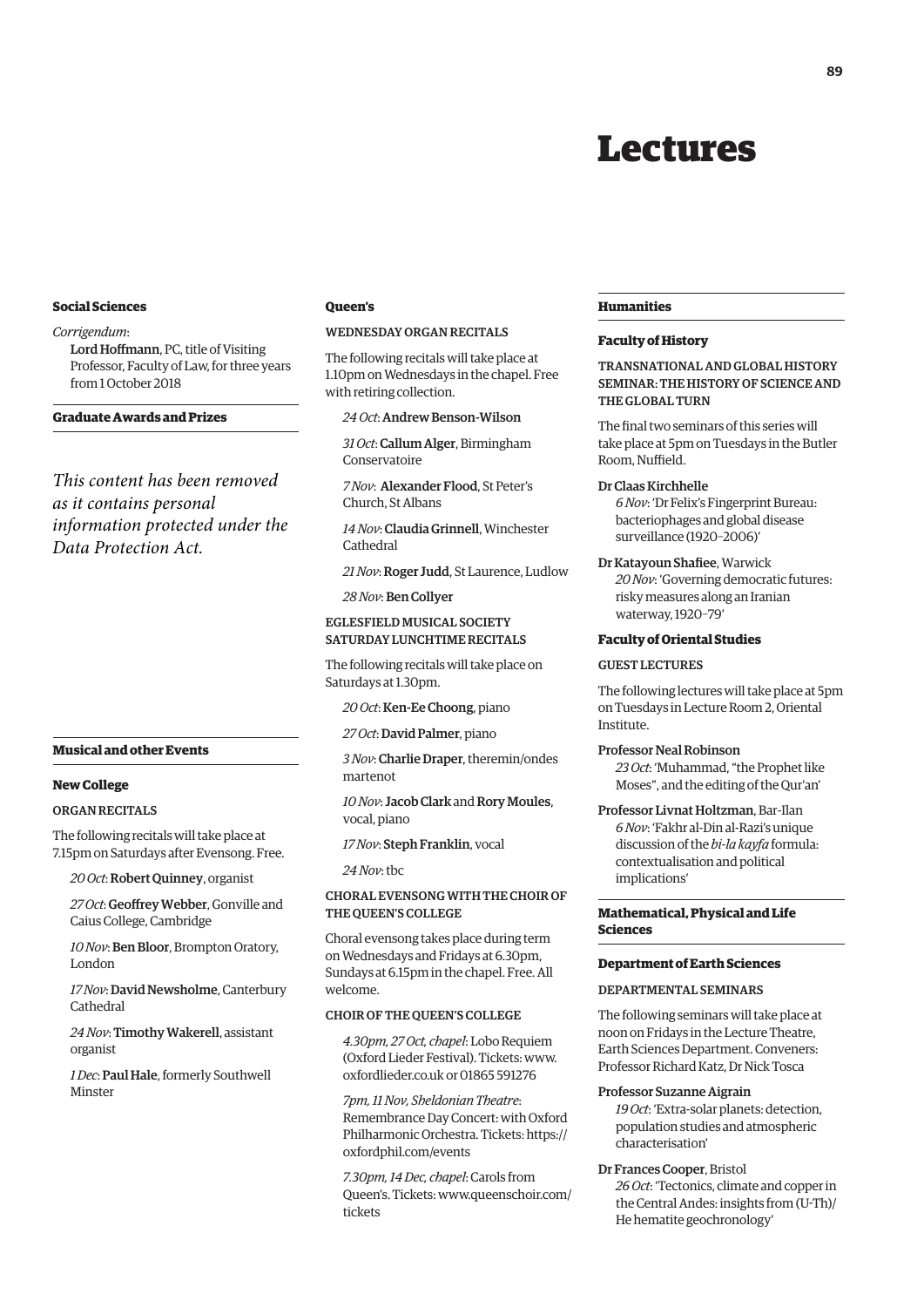Professor Frances Wall, Cambourne School of Mines

*2 Nov*: 'Responsible sourcing of minerals'

#### Dr Nicolas Brantut

*9 Nov*: '4D imaging of elastic properties and damage in crustal rock using laboratory-scale seismic tomography'

#### Professor Hitoshi Kawakatsu, Tokyo

*16 Nov*: 'Elucidation of the lithosphere– asthenosphere system of the oceanic mantle via broadband ocean bottom seismology'

Professor Andrew Shepherd, Leeds *23 Nov*: 'How to measure 3 trillion tons of ice'

Dr Catherine Rose, St Andrews *30 Nov*: 'The where, how and when of sulphate in carbonates'

#### **Mathematical Institute**

#### OXFORD MATHEMATICS PUBLIC LECTURES

Professor Michael Berry, Bristol, will lecture at 5.15pm on 15 November in the Mathematical Institute. To register: [external-relations@maths.ox.ac.uk.](mailto:external-relations@maths.ox.ac.uk) *Subject*: 'Chasing the dragon: tidal bores in the UK and elsewhere'

#### **Mathematical, Physical and Life Sciences/Medical Sciences**

#### **Dasturzada Dr Jal Pavry Memorial Lectures**

The following lectures will take place at 1.30–6pm on 19 October in the Mathematical Institute. More Information: bit.ly/Pavry2018.

Professor Sadaf Farooqi, Cambridge *1.30pm*: 'The biology of appetite: what makes us hungry?'

Professor Chas Bountra; Professor Sadaf Farooqi, Cambridge; Professor Francis Su, Harvey Mudd College; Professor Niranjan Thatte. Moderator: Professor Rebecca Surender

*2.30pm*: 'Race equality in STEMM' (panel discussion)

Professor Francis Su, Harvey Mudd College *4pm*: 'Fair decisions: applying topology and combinatorics to social science problems'

#### **Social Sciences**

#### **Law Faculty**

#### THE COMMON LAW AND FINANCE: PERSPECTIVES FROM THE BENCH LECTURE SERIES

Geoffrey Ma, Chief Justice of the Hong Kong Court of Final Appeal, will lecture at 5–7pm on Wednesday 7 November at the Gulbenkian Lecture Theatre, St Cross Building. Open to the public. More information: www.law.ox.ac.uk/ [events/dependency-business-and-finance](www.law.ox.ac.uk/events/dependency-business-and-finance-common-law-hong-kong-paradigm-jurisdiction-bapsybanoo)common-law-hong-kong-paradigmjurisdiction-bapsybanoo

*Subject*: 'The dependency of business and finance on the common law in Hong Kong – a paradigm jurisdiction: Bapsybanoo Marchioness of Winchester Lecture'

#### **Continuing Education**

#### **Conference**

A conference will take place on 19 November at Rewley House. Speakers include Elena Ene D-Vasilescu, Vassa Kontouma, Liviu Barbu, The Revd Dr Kallistos Ware, Bogdan Draghici, Jonathan H Young, James Hyndman and Diana Painca. Includes launch event of Elena Ene D-Vasilescu's two volumes published in 2018 and a Festschrift for The Revd Dr Kallistos Ware. Fee: £20 [\(£10 students\). Registration required: elena.](mailto:elena.ene-v@wolfson.ox.ac.uk) ene-v@wolfson.ox.ac.uk. Convener: Dr Elena Ene D-Vasilescu

*Subject*: 'Resurrection in patristic/ Byzantine texts and iconography'

#### **Colleges, Halls and Societies**

#### **St Catherine's**

#### KATRITZKY LECTURE

Sir David King, Emeritus Professor in Physical Chemistry, Cambridge; Chancellor, Liverpool; and senior scientific advisor, UBS; will deliver the Katritzky Lecture at 5.30pm on 24 October in the Bernard Sunley Lecture Theatre. Tea from 5pm. All welcome. More [information: masters.office@stcatz.ox.ac.](mailto:masters.office@stcatz.ox.ac.uk) uk.

*Subject*: 'A fresh look at humanity's greatest ever challenge: climate change'

#### **St Cross**

#### CENTRE FOR THE HISTORY AND PHILOSOPHY OF PHYSICS

A conference will take place at 10.30am– 5pm on 24 November in the Martin Wood Lecture Theatre, Department of Physics. Free. Registration required: www.stx.ox.ac. [uk/happ/events/physics-and-dark-side-one](www.stx.ox.ac.uk/happ/events/physics-and-dark-side-one-day-conference)day-conference.

*Subject*: 'Physics and the dark side'

#### **Other Groups**

#### **Andrew Chamblin Memorial Lecture**

Professor Gerard 't Hooft, Nobel Laureate, will deliver the 2018 Andrew Chamblin Memorial Lecture at 5pm on 23 October in the Centre for Mathematical Sciences, Wilberforce Road, Cambridge. Free but [ticket required: https://tinyurl.com/](https://tinyurl.com/andrewchamblinlecture2018) andrewchamblinlecture2018.

*Subject*: 'Observing black holes in quantum mechanics'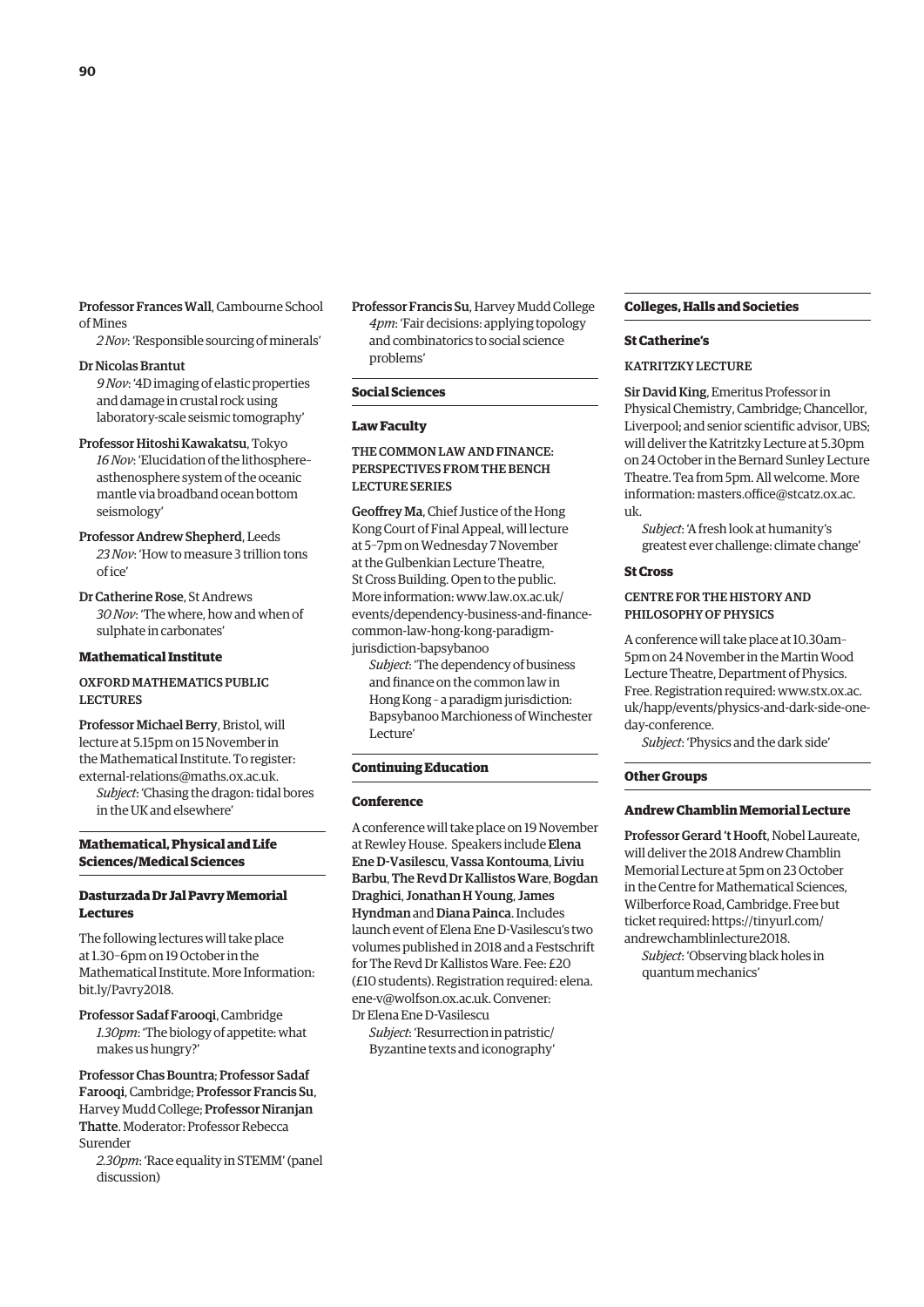## <span id="page-6-0"></span>Examinations and Boards

**Examinations for the Degree of Doctor of Philosophy**

*This content has been removed as it contains personal information protected under the Data Protection Act.*

> **Examinations for the Degree of Master of Science**

> *This content has been removed as it contains personal information protected under the Data Protection Act.*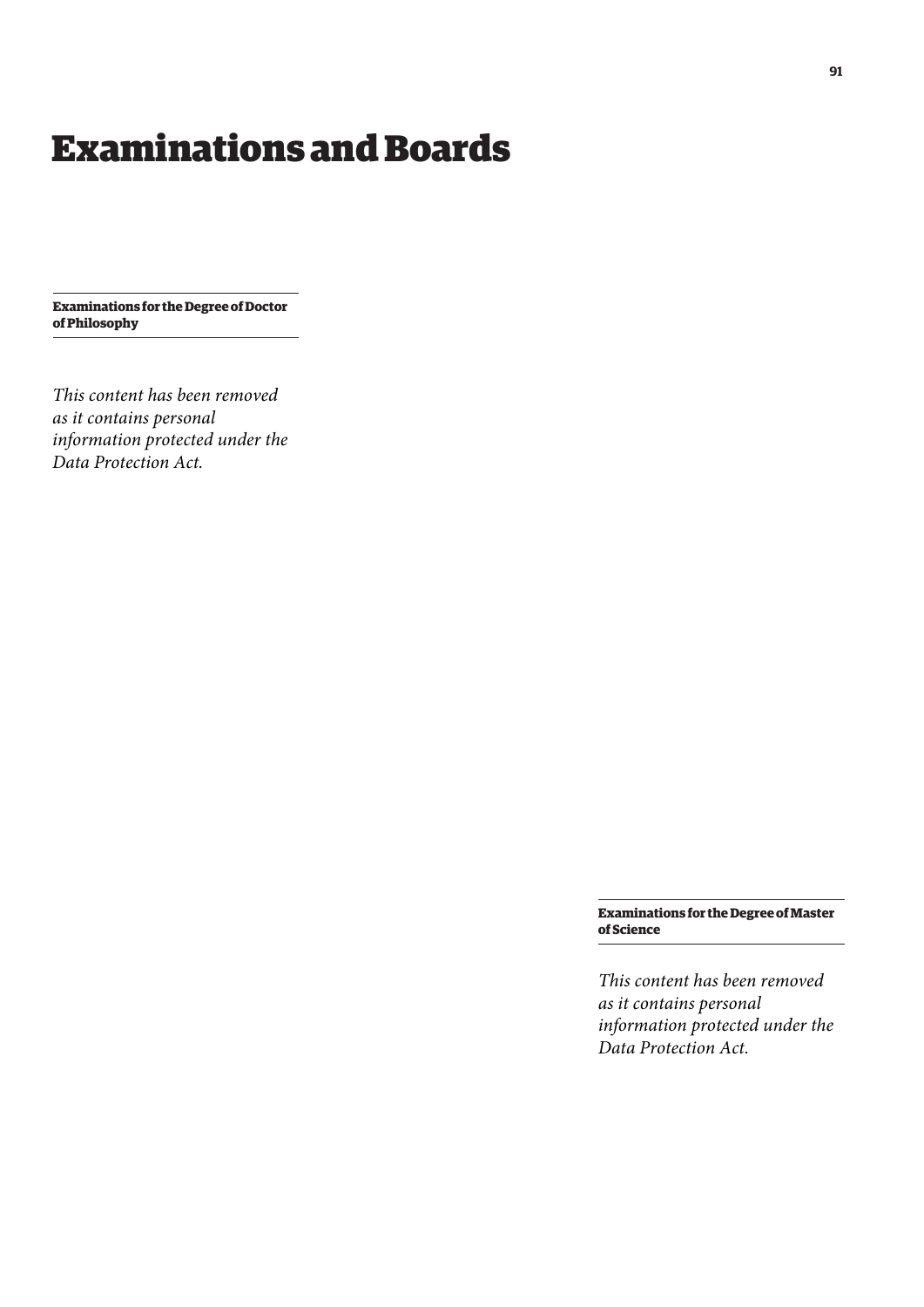## <span id="page-7-0"></span>Elections

#### **Elections** 22 November

#### **Call for nominations**

The nomination period for the elections below will close at **4pm on 25 October**.

#### **Divisional Boards**

#### HUMANITIES DIVISIONAL BOARD

• One person elected by and from among the members of the Faculty of Medieval and Modern Languages to hold office wie to MT 2020 [*vice* Dr Charlie Louth, Queen's]

For further information, please contact the Secretary [\(lynne.hirsch@humanities.ox.ac.](mailto:lynne.hirsch@humanities.ox.ac.uk) [uk\).](mailto:lynne.hirsch@humanities.ox.ac.uk)

#### **Faculty Boards**

#### BOARD OF THE FACULTY OF HISTORY

• One person elected by and from the members of the Faculty of History to hold office wie to MT 2019 [*vice* Dr Jon Parkin, St Hugh's]

For further information about the Board, please contact the Secretary ([administrator@history.ox.ac.uk\).](mailto:administrator@history.ox.ac.uk)

#### BOARD OF THE FACULTY OF ORIENTAL **STUDIES**

• Two persons elected by and from the members of the Faculty of Oriental Studies to hold office wie to MT 2020 [*vice* Professor Martin Goodman, Wolfson; Dr Zeynep Yurekli-Gorkay, Wolfson]

For further information about the Board, please contact the Secretary [\(thomas.hall@](mailto:thomas.hall@orinst.ox.ac.uk) [orinst.ox.ac.uk\).](mailto:thomas.hall@orinst.ox.ac.uk)

#### **Notes**:

Nominations in writing for the elections on 22 November, by four members of Congregation other than the candidate, will be received by the Elections Office, at the University Offices, Wellington Square, up to **4pm on 25 October**.

At least one nomination in respect of each candidate must be made on an official [nomination form \(available on www.admin.](www.admin.ox.ac.uk/elections/forms/index.shtml) ox.ac.uk/elections/forms/index.shtml).

All candidates are asked to note the general requirements that apply to all committee members, as set out in Council Regulations 14 of 2002 (General Regulations of Council for Committees) [\(www.admin.ox.ac.uk/](http://www.admin.ox.ac.uk/statutes/regulations/519-122.shtml) [statutes/regulations/519-122.shtml\).](http://www.admin.ox.ac.uk/statutes/regulations/519-122.shtml)  Current members seeking re-election are also asked to check for specific restrictions on consecutive service. For further information, please see the eligibility and amendments to nominations sections on the General Information page of the elections website ([www.admin.ox.ac.uk/](http://www.admin.ox.ac.uk/elections/geninfo.shtml) [elections/geninfo.shtml\).](http://www.admin.ox.ac.uk/elections/geninfo.shtml) 

Candidates are invited to include with their nomination forms a written statement of no more than 250 words, setting out his or her reasons for standing and qualifications for the office being sought.

In the event of a contested election, Candidates' statements will be available online at [www.admin.ox.ac.uk/elections](http://www.admin.ox.ac.uk/elections)  and published in the *Gazette* dated 8 November. Voters may wish to wait until they have read these statements before returning their ballot papers. Ballot papers will be sent out to members of Congregation as soon as possible after the closing date for nominations. Completed ballot papers must be received by the Elections Office not later than **4pm on 22 November**.

If the number of nominations received by the closing date is no more than sufficient to fill the vacancies, the candidates nominated shall be deemed to be duly elected as of the close of the nomination period on 8 November. When required, places will be allocated according to academic standing, as defined in Council Regulations 22 of 2002, Part 2: Academic Precedence and Standing, made by Council on 26 June 2002.

If the number of nominations received by the closing date is less than sufficient to fill the vacancies, those candidates nominated will be deemed elected unopposed, and the remaining vacancies will lapse, in which case, in accordance with the regulations, the places must remain vacant until appointments are made jointly by the Vice-Chancellor and Proctors.

For further information, please contact the Elections Officer ([shirley.mulvihill@admin.](mailto:shirley.mulvihill@admin.ox.ac.uk) [ox.ac.uk\).](mailto:shirley.mulvihill@admin.ox.ac.uk) 

#### **Elections** 29 November

#### **Call for nominations**

The nomination period for the election below will close at **4pm on 1 November**.

#### **Divisional Boards**

#### HUMANITIES DIVISIONAL BOARD

• One person elected by and from the members of the Faculty of History to hold office wie to MT 2020 [*vice* Dr Perry Gauci, Lincoln]

For further information, please contact the Secretary ([lynne.hirsch@humanities.ox.ac.](mailto:lynne.hirsch@humanities.ox.ac.uk) [uk\).](mailto:lynne.hirsch@humanities.ox.ac.uk)

#### **Faculty Boards**

#### BOARD OF THE FACULTY OF PHILOSOPHY

• Three persons elected by and from the members of the Faculty of Philosophy to hold office wie to MT 2019 [*vice* Professor William Mander, Harris Manchester; Dr James Studd, Lady Margaret Hall] and wie to MT 2020 [*vice* Dr Anil Gomes, Trinity]

For further information about the Board, [please contact the Secretary \(rachael.](mailto:rachael.sanders@philosophy.ox.ac.uk) sanders@philosophy.ox.ac.uk).

#### **Notes**:

Nominations in writing for the elections on 29 November, by four members of Congregation other than the candidate, will be received by the Elections Office, at the University Offices, Wellington Square, up to **4pm on 1 November**.

At least one nomination in respect of each candidate must be made on an official [nomination form \(available on www.admin.](www.admin.ox.ac.uk/elections/forms/index.shtml) ox.ac.uk/elections/forms/index.shtml).

All candidates are asked to note the general requirements that apply to all committee members, as set out in Council Regulations14 of 2002 (General Regulations of Council for Committees) ([www.admin.](http://www.admin.ox.ac.uk/statutes/regulations/519-122.shtml) [ox.ac.uk/statutes/regulations/519-122.](http://www.admin.ox.ac.uk/statutes/regulations/519-122.shtml) [shtml\). Cu](http://www.admin.ox.ac.uk/statutes/regulations/519-122.shtml)rrent members seeking reelection are also asked to check for specific restrictions on consecutive service. For further information, please see the eligibility and amendments to nominations sections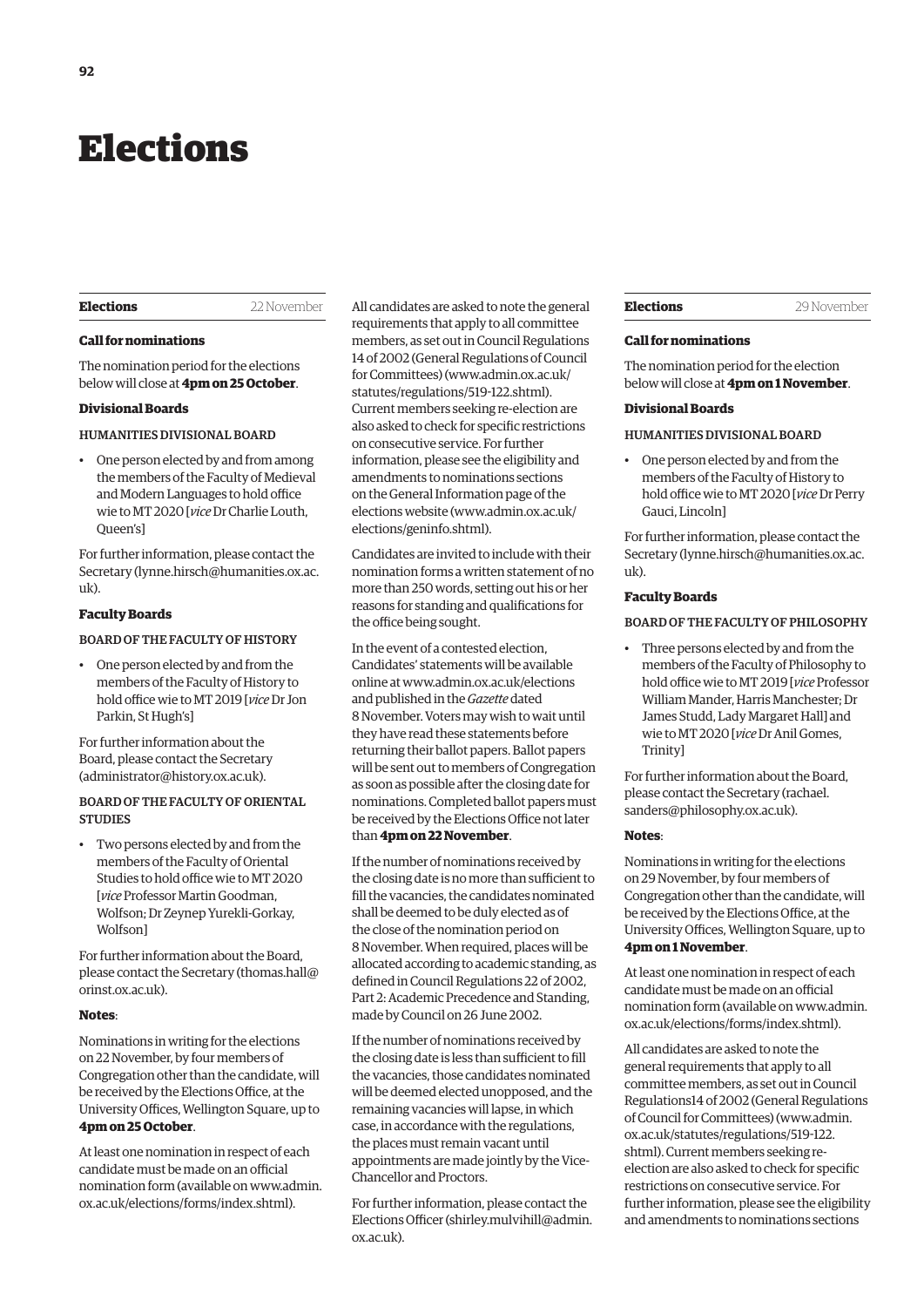## Advertisements

<span id="page-8-0"></span>on the General Information page of the elections website [\(www.admin.ox.ac.uk/](http://www.admin.ox.ac.uk/elections/geninfo.shtml) [elections/geninfo.shtml\).](http://www.admin.ox.ac.uk/elections/geninfo.shtml) 

Candidates are invited to include with their nomination forms a written statement of no more than 250 words, setting out his or her reasons for standing and qualifications for the office being sought.

In the event of a contested election, Candidates' statements will be available online at [www.admin.ox.ac.uk/elections](http://www.admin.ox.ac.uk/elections)  and published in the *Gazette* dated 15 November. Voters may wish to wait until they have read these statements before returning their ballot papers. Ballot papers will be sent out to members of Congregation as soon as possible after the closing date for nominations. Completed ballot papers must be received by the Elections Office not later than **4pm on 29 November**.

If the number of nominations received by the closing date is no more than sufficient to fill the vacancies, the candidates nominated shall be deemed to be duly elected as of the close of the nomination period on 15 November. When required, places will be allocated according to academic standing, as defined in Council Regulations 22 of 2002, Part 2: Academic Precedence and Standing, made by Council on 26 June 2002.

If the number of nominations received by the closing date is less than sufficient to fill the vacancies, those candidates nominated will be deemed elected unopposed, and the remaining vacancies will lapse, in which case, in accordance with the regulations, the places must remain vacant until appointments are made jointly by the Vice-Chancellor and Proctors.

For further information, please contact the Elections Officer [\(shirley.mulvihill@admin.](mailto:shirley.mulvihill@admin.ox.ac.uk) [ox.ac.uk\).](mailto:shirley.mulvihill@admin.ox.ac.uk)

#### **Advertising enquiries**

*Email*: [gazette.ads@admin.ox.ac.uk](mailto:gazette.ads@admin.ox.ac.uk) *Telephone*: 01865 (2)80548 *Web*[: https://gazette.web.ox.ac.uk/classified](https://gazette.web.ox.ac.uk/classified-advertising-gazette)advertising-gazette

#### **Deadline**

Advertisements are to be received by **noon on Wednesday** of the week before publication (ie eight days before publication). Advertisements must be submitted online.

#### **Charges**

Commercial advertisers: £30 per insertion of up to 70 words, or £60 per insertion of 71–150 words.

Private advertisers: £20 per insertion of up to 70 words, or £40 per insertion of 71–150 words.

See our website for examples of whether an advertisement is considered commercial [or private: https://gazette.web.ox.ac.uk/](https://gazette.web.ox.ac.uk/classified-advertising-gazette) classified-advertising-gazette.

#### **Online submission and payment**

Advertisements must be submitted and paid for online, using a credit card or debit card, through a secure website. For details, [see https://gazette.web.ox.ac.uk/classified](https://gazette.web.ox.ac.uk/classified-advertising-gazette)advertising-gazette.

#### **Extracts from the terms and conditions of acceptance of advertisements**

*General*

1. Advertisements are accepted for publication at the discretion of the editor of the *Gazette*.

*Note*. When an advertisement is received online, an acknowledgement will be emailed automatically to the email address provided by the advertiser. The sending of this acknowledgement does not constitute an acceptance of the advertisement or an undertaking to publish the advertisement in the *Gazette*.

2. The right of the *Gazette* to edit an advertisement, in particular to abridge when necessary, is reserved.

3. Advertisements must be accompanied by the correct payment, and must be received by the deadline stated above. *No refund can be made for cancellation after the acceptance of advertisements*.

4. Once an advertisement has been submitted for publication, no change to the text can be accepted.

5. Voucher copies or cuttings cannot be supplied.

#### *Charges*

6. Two separate charging arrangements will apply, for commercial and private advertisers. The rates applicable at any time will be published regularly in the *Gazette*, and may be obtained upon enquiry. The rates, and guidance on applicability of each rate, are also available online.

The editor's decision regarding applicability of these rates to an individual advertiser will be final.

#### *Disclaimer*

**7. The University of Oxford and Oxford University Press accept no responsibility for the content of any advertisement published in the** *Gazette***. Readers should note that the inclusion of any advertisement in no way implies approval or recommendation of either the terms of any offer contained in it or of the advertiser by the University of Oxford or Oxford University Press.**

### *Advertisers' Warranty and Indemnity*

**13. The advertiser warrants:**

**(i) Not to discriminate against any respondents to an advertisement published in the** *Gazette* **on the basis of their gender, sexual orientation, marital or civil partner status, gender reassignment, race, religion or belief, colour, nationality, ethnic or national origin, disability or age, or pregnancy.**

(ii) That the advertisement does not contravene any current legislation, rules, regulations or applicable codes of practice.

(iii) That it is not in any way illegal or defamatory or a breach of copyright or an infringement of any other person's intellectual property or other rights.

*You are advised to view our full Terms and Conditions of acceptance of advertisements. Submission of an advertisement implies acceptance of our terms and conditions, which may be found at https://gazette.web.ox.ac. [uk/classified-advertising-gazette](https://gazette.web.ox.ac.uk/classified-advertising-gazette), and may also be obtained on application to Gazette Advertisements, Public Affairs Directorate, University Offices, Wellington Square, Oxford OX1 2JD.*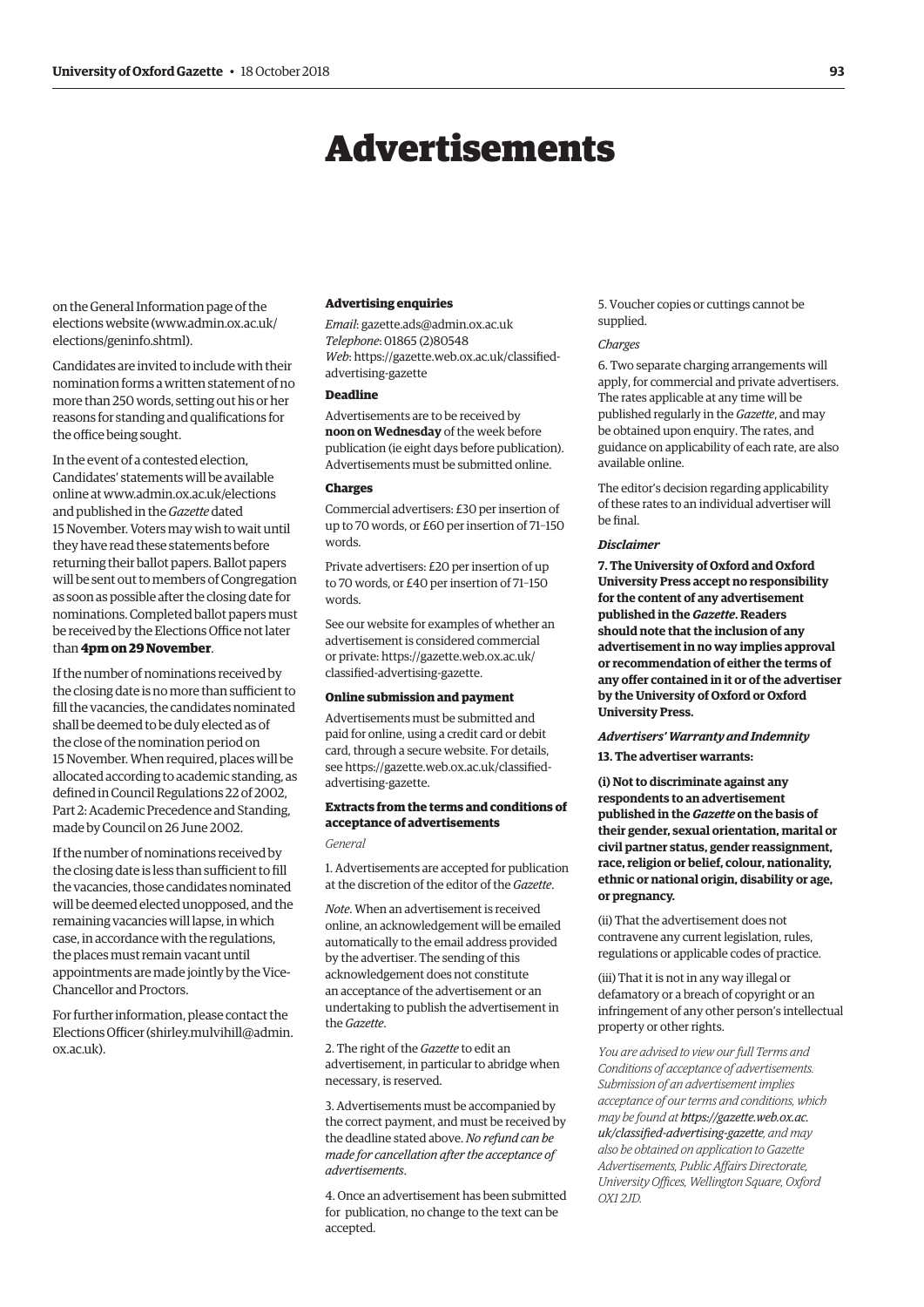#### **Miscellaneous**

#### **The Anchor**

**The Anchor pub**, dining rooms and terrace – close to Jericho. We serve simple, honest, fresh food with daily changing seasonal specials, an extensive wine list and great beer. Our 2 private dining rooms can seat 14 and 16 and are available for meetings or dinner parties. We are open 9am–11pm Mon–Fri and 8am–11pm Sat and Sun. 2 Hayfield Rd, Oxford OX2 6TT. Tel: [01865 510282. Web: www.theanchoroxford.](www.theanchoroxford.com) com.

#### **Space to let**

#### **Workshop/studio space to let in Oxford**.

Workshop area 513 sq ft. Natural light and pleasant environment. Close to town centre. Suit small business/crafts/office. Call 01865 790867.

#### **Be In Art**

**Would you love to be more creative?** Be In Art runs fun, expressive and non-intimidating painting courses. These are for you if you are an absolute beginner or you are looking to get back into painting again. After just a few hours you will leave feeling relaxed, energised, accomplished and inspired. Curious? For more information visit [www.be-in-art.co.uk](http://www.be-in-art.co.uk)  or contact [jane@beinart.co.uk. Co](mailto:jane@beinart.co.uk)urses and lessons held in Headington, Oxford.

#### **Art card publisher Oxford**

**Stone Pine Design** card publisher specialising in wood engraving, linocuts and Oxfordshire. Beautifully produced, carefully selected designs by internationally renowned artists. Web: [www.stonepinedesign.co.uk.](http://www.stonepinedesign.co.uk)

**US citizens, it's time to vote!** Request your absentee ballot today. Go to VoteFromAbroad. org and send in your form. Did you receive your absentee ballot? If not, call or email your local election official today. Find contact details under 'Find Answers' on VoteFromAbroad.org. Vote and return your absentee ballot by mail, fax or email. Ask your school office/library if you can use their printer, scanner or fax. Questions? Contact [votefromabroaduk@gmail.com.](mailto:votefromabroaduk@gmail.com)

#### **Research participants sought**

**Adolescent girls aged 14–17 years** are invited to take part in a brain imaging study into emotion regulation abilities to help us to understand anxiety in teenagers. Participants will attend the FMRIB centre at the John Radcliffe Hospital with their parents for a single session of approximately 2.5 hours, where we will acquire brain scans and administer behavioural tests. For further [information email: kathrin.cohenkadosh@psy.](mailto:kathrin.cohenkadosh@psy.ox.ac.uk) ox.ac.uk. CUREC Ref: MS-IDREC-C2-2015-023.

#### **Groups and societies**

**The Oxford University Newcomers' Club** at the University Club, 11 Mansfield Rd, OX1 3SZ, welcomes the wives, husbands or partners of visiting scholars, of graduate students and of newly appointed academic and administrative members of the University. We offer help, advice, information and the opportunity to meet others socially. Informal coffee mornings are held in the club every Wednesday 10.30am–noon (excluding the Christmas vacation). Newcomers with children (aged 0–4) meet every Fri in term 10.15am–11.45am. We have a large programme of events including tours of colleges, museums and other places of interest. Other term-time activities include a book group, informal conversation group, garden group, antiques group, an opportunity to explore Oxfordshire and an Opportunities in Oxford group. Visit our website: [www.newcomers.ox.ac.uk.](http://www.newcomers.ox.ac.uk) 

**Oxford Research Staff Society** (OxRSS) is run by and for Oxford research staff. It provides researchers with social and professional networking opportunities, and a voice in University decisions that affect them. Membership is free and automatic for all research staff employed by the University of Oxford. For more information and to keep up to date, see: web: [www.oxrss.ox.ac.uk;](http://www.oxrss.ox.ac.uk)  Facebook: [http://fb.me/oxrss; Tw](http://fb.me/oxrss)itter: @ [ResStaffOxford; mailing list: researchstaff](mailto:researchstaff-subscribe@maillist.ox.ac.uk)subscribe@maillist.ox.ac.uk.

#### **Restoration and Conservation of Antique Furniture**

**John Hulme** undertakes all aspects of restoration. 30 years' experience. Collection and delivery. For free advice, telephone or write to the Workshop, 11A High St, Chipping Norton, Oxon, OX7 5AD. Tel: 01608 641692.

#### **Sell your unwanted books**

**Sell your unwanted books** at competitive prices. If you need extra space or are clearing college rooms, a home or an office, we would be keen to quote for books and CDs. Rare items and collections of 75 or more wanted if in VG condition; academic and non-academic subjects. We can view and collect. Contact Graham Nelson at History Bookshop Ltd on 01451 821660 or [sales@historybookshop.com.](mailto:sales@historybookshop.com)

#### **Antiques bought and sold**

**Wanted and for sale** – quality antiques such as furniture, fire guards, grates and related items, silver, pictures, china and objects d'art etc. Please contact Greenway Antiques of Witney, 90 Corn Street, Witney OX28 6BU on 01993 705026, 07831 585014 or email [jean\\_greenway@hotmail.com.](mailto:jean_greenway@hotmail.com)

#### **Services Offered**

**Big or small, we ship it all**. Plus free pick up anywhere in Oxford. Also full printing services available (both online and serviced), 24 hour photocopying, private mailing addresses, fax bureau, mailing services and much more. Contact or visit Mail Boxes Etc, 266 Banbury Rd, Oxford. Tel: 01865 514655. Fax: 01865 514656. Email: [staff@mbesummertown.co.uk.](mailto:staff@mbesummertown.co.uk)  Also at 94 London Rd, Oxford. Tel: 01865 [741729. Fax: 01865 742431. Email: staff@](mailto:staff@mbeheadington.co.uk) mbeheadington.co.uk.

**Airport transfer/chauffeur service**. If you are looking for a reliable and experienced transfer service I would be happy to discuss your needs. Last year I handled 328 airport transfers successfully and I have over 20 years' experience. Account customers welcome and all major credit cards accepted. Let my comfortable Audi A8 take you to Heathrow for £75! Contact Tim Middleton. Tel: 07751 [808763 or email: timothy.middleton2@](mailto:timothy.middleton2@btopworld.com) btopworld.com.

#### **Independent Pensions and Financial**

**Advice**. Austin Chapel Independent Financial Advisers LLP provide bespoke pensions and financial advice to staff working for the University of Oxford. We provide Annual Allowance and Lifetime Allowance pension tax mitigation advice and calculations. In addition, we can provide projections of future pension benefits to ensure your retirement plans are on course to meet your retirement income requirements. We also offer an independent investment review service to help ensure that your investment portfolio still meets your current attitude to risk and is tax efficient. The initial meeting can be held at your workplace, home or our central Oxford offices. There is no cost for the initial meeting. For more information contact Gary [O'Neill on 01865 304094 or email gary.oneill@](mailto:gary.oneill@austinchapel.co.uk) austinchapel.co.uk.

#### **Tuition Offered**

**Offering piano tuition** (DPhil, MSt, BA, DipABRSM-qualified). All levels and abilities welcome. Over 80% of my students have achieved 'distinction' in their grade exams. I promise to develop your confidence at the keyboard and help unlock your artistic potential. A trial lesson is provided free of charge. Usual rates: £17 per 30 mins, £30 per hr. Travel fees may apply. Please contact Alasdair at 07805 221731 if interested.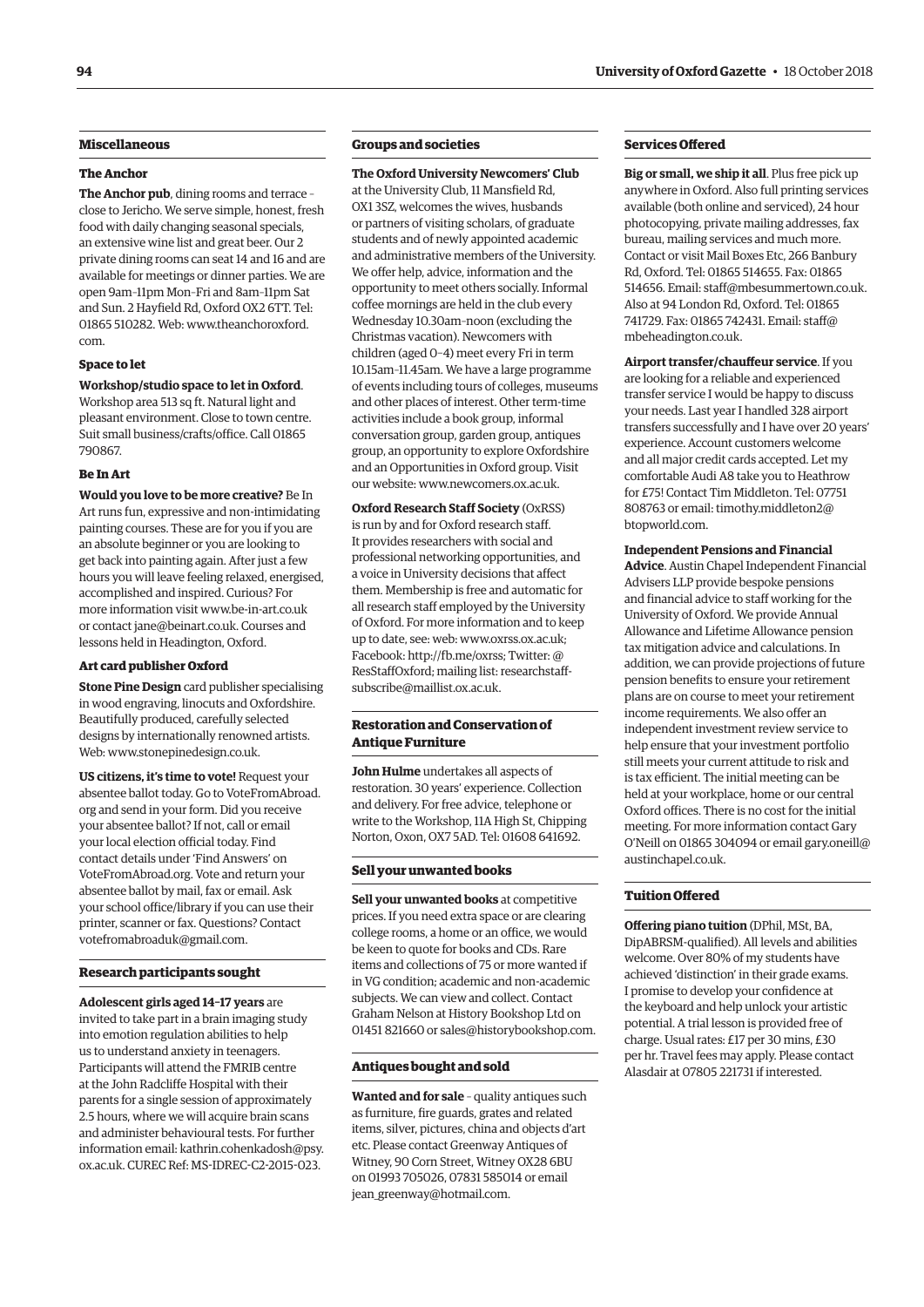#### **Houses to Let**

**Oxford waterside**: 4-bedroom, 4-bathroom family house, with garden and parking. Walking distance of Jericho and rail station. Contact Finders Keepers. Tel: 01865 311011. Web: [www.finders.co.uk.](http://www.finders.co.uk)

**Wolvercote**: 4-bedroom family home opposite Wolvercote Common. Beautiful garden, maintained by gardener. Contact Finders Keepers. Tel: 01865 311011. Web: [www.](http://www.finders.co.uk) [finders.co.uk.](http://www.finders.co.uk)

**Bright fully furnished house** with garden and 2 double bedrooms available to let on a short- or long-term basis. Ideal for academic visitors, visiting friends or family. Moments from the vibrant Cowley Rd, and just a 10-min walk to Oxford city centre. Open-plan living/ dining area; modern kitchen and bathroom; enclosed private garden with lawn, decking and outdoor seating. Fast Wi Fi. Bills included. Email [jamie.vicary@cs.ox.ac.uk fo](mailto:jamie.vicary@cs.ox.ac.uk)r more information.

**Beautiful 3-bedroom north Oxford period home** available for up to 3-month rental from Jan 2019. Great transport links to Oxford (bus) and London (Oxford Parkway train station). 15 mins' bike into town centre, 5 mins' bike to nearby Summertown. Lovely quiet neighbourhood to suit a visiting academic/family/couple. Very flexible house. Off-street parking. Peaceful and pretty garden. Contact [heidimercertherapy@hotmail.com.](mailto:heidimercertherapy@hotmail.com)

**Old Boars Hill**. Charming 18th-century cottage fully furnished, 3 bedrooms, available 3 to 6 months. Secluded, quiet, 1 acre of property, end of country lane, amidst farm lands and footpaths, 4 miles from Oxford. Gas central heating with large working fireplace, flat-screen television, Wi-Fi. Families welcome. £1,300 pcm. Tel: 01865 735606 or [email: brucesolomon1940@gmail](mailto:brucesolomon1940@gmail)

#### **Flats to Let**

**Central north Oxford**: available now, stylish, spacious lower-ground-floor apartment. 1 double, 1 single bedroom, en-suite bathroom, kitchen, sitting room, conservatory, large private courtyard. Private entrance, 1 off-road parking space, furnished, non-smoking, no pets. 6-month minimum. Single professional. Fantastic quiet location for central Oxford and amenities of Jericho, all within easy walking distance. £1,450 pcm plus utilities and council tax. Tel: 01865 512725/07443 226802.

**Summertown**. Bright 1-bedroom unfurnished apartment located on the first floor of a pleasant small block of flats. 1 double bedroom, bathroom, large living room and fitted kitchen. Secure on-site parking and communal bicycle shed. Adjacent shops and easy access to city centre/University. Suitable for non-smoking academics, postgraduates and professionals. Available 1 Nov, £1,000 pm. Contact Mark Carter: tel: 07768 687472 or email: [mandjcarters@gmail.com.](mailto:mandjcarters@gmail.com)

#### **Accommodation Offered**

#### *Graduate Accommodation Office*

The Graduate Accommodation Office provides affordable accommodation to full-time graduate students of the [University. Please see www.admin.ox.ac.](www.admin.ox.ac.uk/graduateaccommodation) uk/graduateaccommodation. Academic visitors, staff and part-time students may wish to register for Student Pad, a website where private landlords advertise for tenants associated with the University: [www.oxfordstudentpad.co.uk.](http://www.oxfordstudentpad.co.uk)

**Visiting academics welcomed** as paying guests for short or long stays in comfortable home of retired academic couple. Situated in quiet, leafy close in north Oxford within easy distance of main University buildings, town centre, river, shops and restaurants. Rooms have free TV, Wi-Fi, refrigerator, microwave, kettle, tea, coffee, central heating. Linen, cleaning, breakfast all included in the very moderate terms. Email: [DVL23@me.com.](mailto:DVL23@me.com)

**scottfraser** – market leaders for quality Oxfordshire property. Selling, letting, buying, renting, investing – we are here to help. Visit [www.scottfraser.co.uk fo](http://www.scottfraser.co.uk)r more information or call: Headington sales: 01865 759500; Summertown sales: 01865 553900; East Oxford sales: 01865 244666; Witney sales: 01993 705507; Headington lettings: 01865 761111; Summertown lettings: 01865 554577; East Oxford and student lettings: 01865 244666; Witney lettings: 01993 777909.

**Furnished room** in house with retired professional woman, north Oxford, north of ring road. £400 pcm including bills, use of kitchen, own bathroom most of the time (unless guests staying). Large garden. 10 mins' walk to excellent bus service into Oxford city centre. Convenient for Oxford Parkway station for trains to London. Available from Oct. Email: [ianthe@ianthemaclagan.co.uk. Ph](mailto:ianthe@ianthemaclagan.co.uk)one: 01865 512860.

#### **Self-catering Apartments**

**Visiting Oxford?** Studio, 1-, 2- and 3-bed properties conveniently located for various colleges and University departments. Available from 1 week to several months. Apartments are serviced, with linen provided and all bills included. Details, location maps and photos can be found on our website at [www.](http://www.shortletspace.co.uk) [shortletspace.co.uk. Co](http://www.shortletspace.co.uk)ntact us by email on [stay@shortletspace.co.uk or](mailto:stay@shortletspace.co.uk) call us on 01993 811711.

**Shortlet studios** for singles or couples needing clean, quiet self-catering accommodation for weeks or months. Handy for High St (town, colleges), Cowley Rd (shops, restaurants), University sportsground (gym, pool), Oxford Brookes campuses, buses (London, airports, hospitals). Modern, selfcontained, fully furnished including cooking and laundry facilities, en-suite bathroom, Wi-Fi broadband, TV/DVD/CD, central heating, cleaning and fresh linen weekly. Off-road parking for cars and bikes. Taxes and all bills [included. Enquiries: stay@oxfordbythemonth.](mailto:stay@oxfordbythemonth.com) com.

**Looking for 5-star serviced accommodation** right in the heart of the city? Swailes Suites offer city centre, award-winning maisonettes and apartments providing that 'home from home' feel that will help you get the most out of your stay. The Swailes Suites 'easy in, easy out' flexible booking arrangements, from 3 days to 6 months, together with good transport links make arrival and departure hassle-free. Check out our website at [www.](http://www.swailessuites.co.uk) [swailessuites.co.uk, co](http://www.swailessuites.co.uk)ntact Debbie on 01865 318547 or email [debbie@nops.co.uk. Of](mailto:debbie@nops.co.uk)fice established more than 25 years in 47 Walton Street, Jericho, OX2 6AD.

**The Tidmarsh** is the only Visit England 5-star, Gold Award-rated self-catering accommodation in Oxford city centre. Quiet central location, overlooking the Castle Mound, ideal for short-term professional and academic lets. 1 bedroom with highest-quality furnishings; fully fitted kitchen; all utilities included; linen change each week. Owners manage all duties themselves to ensure that quality is maintained. Web: [www.pmcdomus.](http://www.pmcdomus) co.uk. Email: [pat@pmcdomus.co.uk. Te](mailto:pat@pmcdomus.co.uk)l: 01869 277557.